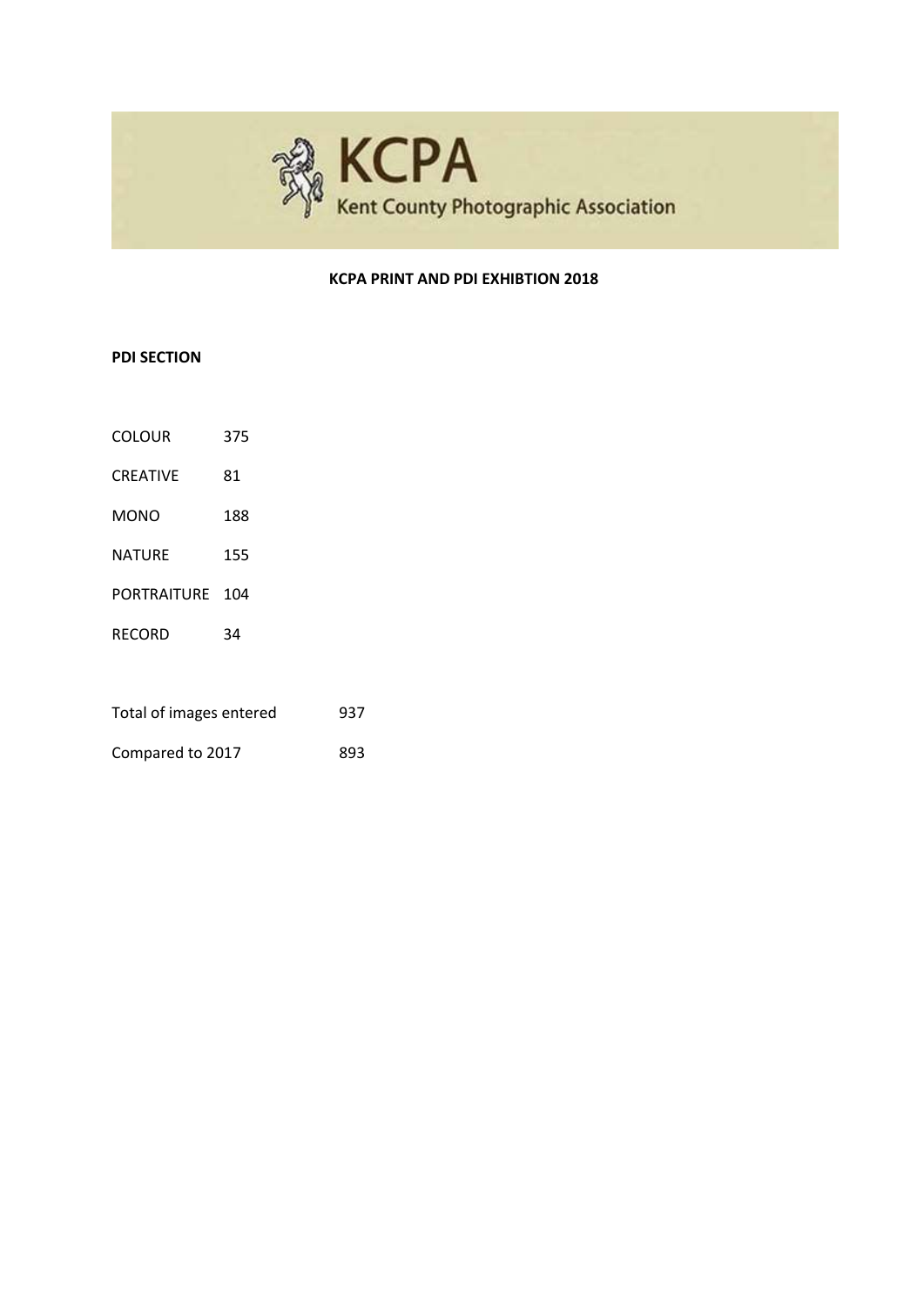### **COLOUR PICTORIAL SECTION**

#### **AWARDED IMAGES:**

| PAGB GOLD MEDAL                          | Chris Philipson                                                                                                                                  | <b>Storm Brian</b>                                                                                                                              |
|------------------------------------------|--------------------------------------------------------------------------------------------------------------------------------------------------|-------------------------------------------------------------------------------------------------------------------------------------------------|
| <b>PAGB RIBBON</b><br><b>PAGB RIBBON</b> | <b>Christopher Rogers</b><br>Tony Sharp LRPS CPAGB                                                                                               | Holding the Lead<br><b>Enveloped in Mist</b>                                                                                                    |
| <b>MERIT AWARD</b>                       | Gary Carter CPAGB<br>Raymond Bridges LRPS ADPS BPE3*<br>Anthony Wright ARPS BPE3*<br>David Hughes<br>Neil Owen<br>Chris Philipson<br>Mark Leader | <b>Bushy Park Deer</b><br>Grace and Strength<br>Incoming<br>Just Another Day<br>Last Light On the Beach Huts<br>On a Winter's Dawn<br>The Ledge |

| Neville Marsh LRPS DPAGB BPE3*          | A Catch is Missed                     |
|-----------------------------------------|---------------------------------------|
| <b>Michael Gilburt</b>                  | A Determined Ostapenko                |
| Neville Marsh LRPS DPAGB BPE3*          | All Set for a Catch                   |
| <b>Gary Carter CPAGB</b>                | Anemone                               |
| Chris Philipson                         | Approaching Hail Storm                |
| Linda Corcoran LRPS                     | Are You Magic Mister                  |
| <b>Colin Mitchell</b>                   | Aurora Borealis                       |
| lan Stone DPAGB BPE2*                   | <b>Ball and Tackle</b>                |
| Paul Adams ARPS DPAGB FDPS              | <b>Blocking in Sitting Volleyball</b> |
| Neville Marsh LRPS DPAGB BPE3*          | <b>Bowled</b>                         |
| Marie-Laure Stone EFIAP/p BBPE5 DPAGB12 | Boy Enjoying Lunch                    |
| Mark Leader                             | <b>Burnham Blue</b>                   |
| Gary Carter CPAGB                       | Bushy Park Deer *                     |
| Peter Humphrey FRPS                     | Close Inspection                      |
| Pam Sherren EFIAP/p DPAGB BPE5*         | <b>Conflicting Energy</b>             |
| lan Stone DPAGB BPE2*                   | <b>Contemplation Cambodia</b>         |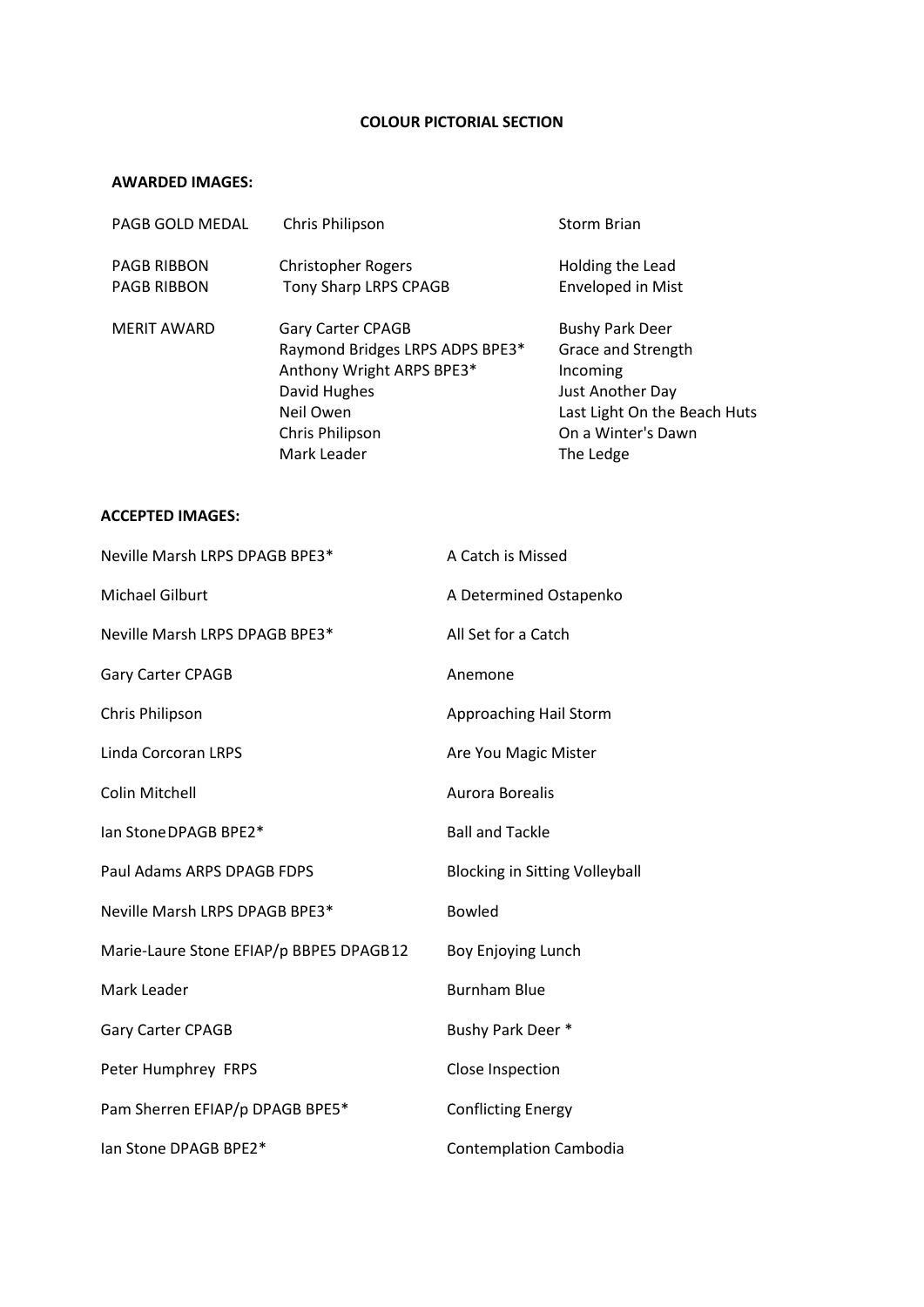| Michael Gilburt                 | Cooke Caught and Bowled Qayyum            |
|---------------------------------|-------------------------------------------|
| Peter White                     | <b>Cross Rally Driver</b>                 |
| Christopher Rogers CPAGB        | Defying Gravity                           |
| Mark Leader                     | Displaced                                 |
| Raymond Bridges LRPS ADPS BPE3* | <b>Dust Racer</b>                         |
| Mark Leader                     | Edge                                      |
| Tony Sharp LRPS CPAGB           | Enveloped in Mist *                       |
| George Pearson DPAGB            | Evening at the Crabbing Pool              |
| Neil Owen                       | Falls In the Mist                         |
| Tony Sharp LRPS CPAGB           | First Light of Dawn                       |
| Neil Owen                       | Follow the Leader                         |
| Kirsty Ralfs ARPS               | <b>Forgotten Dog</b>                      |
| Cathryn Mantovani LRPS BPE1     | Framed                                    |
| Raymond Bridges LRPS ADPS BPE3* | Grace and Strength *                      |
| Gary Carter CPAGB               | Guitar Solo                               |
| Cathryn Mantovani LRPS BPE1     | Hamnoy. Norway                            |
| Christopher Rogers CPAGB        | Hanging On In                             |
| <b>Christopher Rogers CPAGB</b> | Holding the Lead *                        |
| Paul Adams ARPS DPAGB FDPS      | Honour Guard Arlington Memorial           |
| Sue Purveur                     | <b>Impressions of Constable Country</b>   |
| Anthony Wright ARPS BPE3*       | Incoming *                                |
| David Hughes                    | Just Another Day *                        |
| Neil Owen                       | Last Light On the Beach Huts *            |
| Alan Lomakin CPAGB              | Light Breaking Over Brecon Beacons Valley |
| <b>Mark Evans</b>               | Lone Walker                               |
| <b>Steve Roberts</b>            | Long Walk Home                            |
| Pam Sherren EFIAP/p DPAGB BPE5* | Ministry of Rock                          |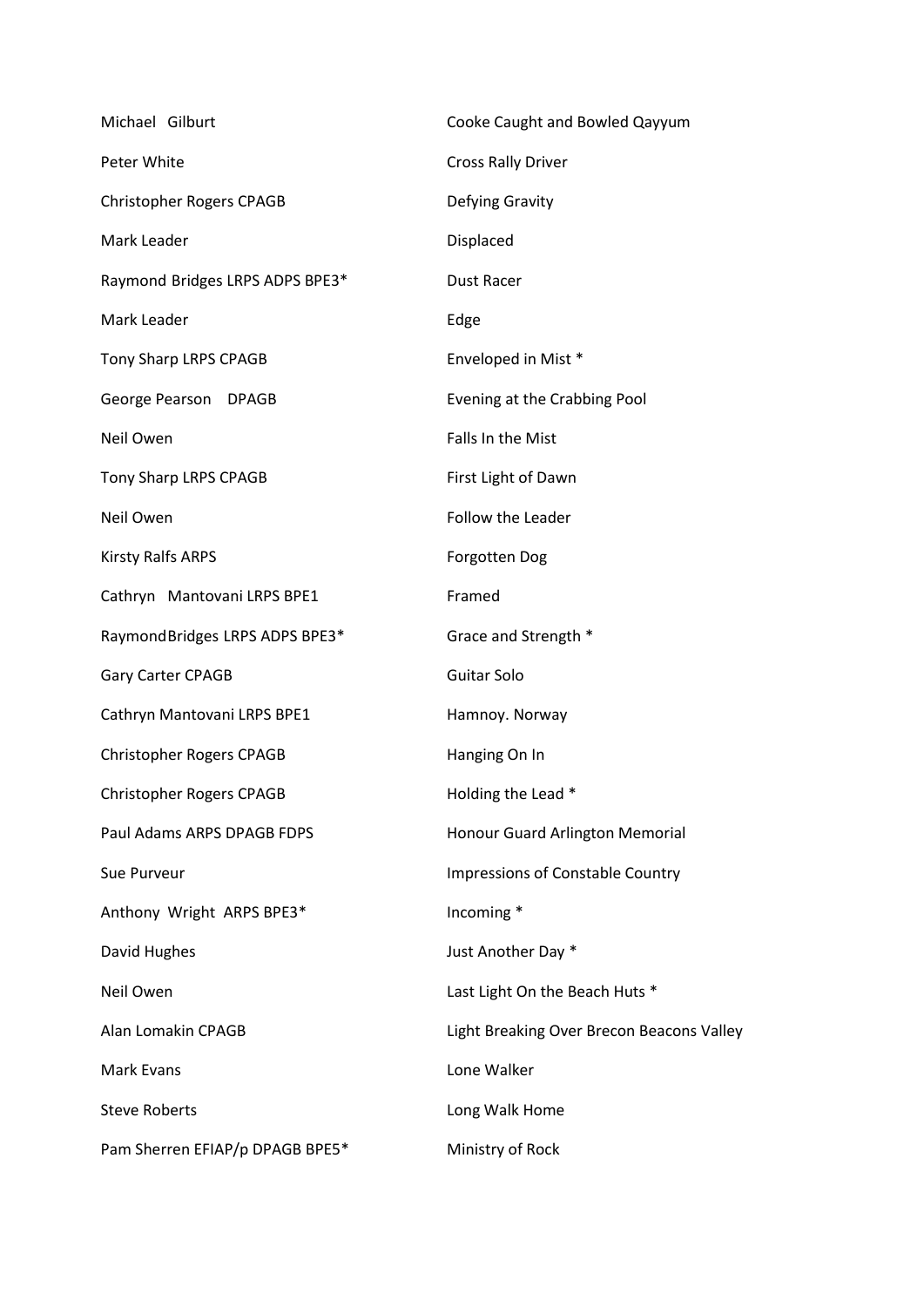| Jack Taylor EFIAP DPAGB         | Morecambe Bay                              |
|---------------------------------|--------------------------------------------|
| <b>Neal Williams</b>            | <b>Morning Magic</b>                       |
| Chris Philipson                 | On a Winter's Dawn *                       |
| Michael Gilburt                 | One Handed Catch                           |
| Cathryn Mantovani LRPS BPE1     | Ponte De La Malvasia                       |
| Linda Corcoran LRPS             | <b>Quick Before the Teacher Comes</b>      |
| Neville Marsh LRPS DPAGB BPE3*  | Race Over                                  |
| John Newell                     | Red Arrows 50th Display Eastbourne         |
| Neil Owen                       | Romney Marsh Whiteout                      |
| Linda Corcoran LRPS             | Science Centre Valencia                    |
| <b>Tim Gazes</b>                | Shakkey BSB Champion                       |
| Linda Corcoran LRPS             | Should Have Paid the Rent                  |
| Pam Sherren EFIAP/p DPAGB BPE5* | Snow in Paris                              |
| Chris Philipson                 | Storm Brian *                              |
| Alan Lomakin CPAGB              | Streetwise Girl                            |
| Derek Medhurst                  | Stretch                                    |
| Peter White                     | Synchronicity                              |
| Peter Humphrey FRPS             | <b>Tate Britain</b>                        |
| Chris Reynolds                  | The Church of St Primoz - Slovenia         |
| Mark Leader                     | The Ledge *                                |
| Chris Philipson                 | The Tempest                                |
| <b>Linda Corcoran LRPS</b>      | The Upholster                              |
| Peter Humphrey FRPS             | <b>Tree Tunnel</b>                         |
| <b>Wendy Kennett LRPS</b>       | <b>Triple Falls</b>                        |
| Chris Philipson                 | <b>Twin Sentinels Callanais Lewis</b>      |
| Peter Humphrey FRPS             | Velodrome                                  |
| <b>Tim Gazes</b>                | Wheeley Good Team Mates Ellison and Walker |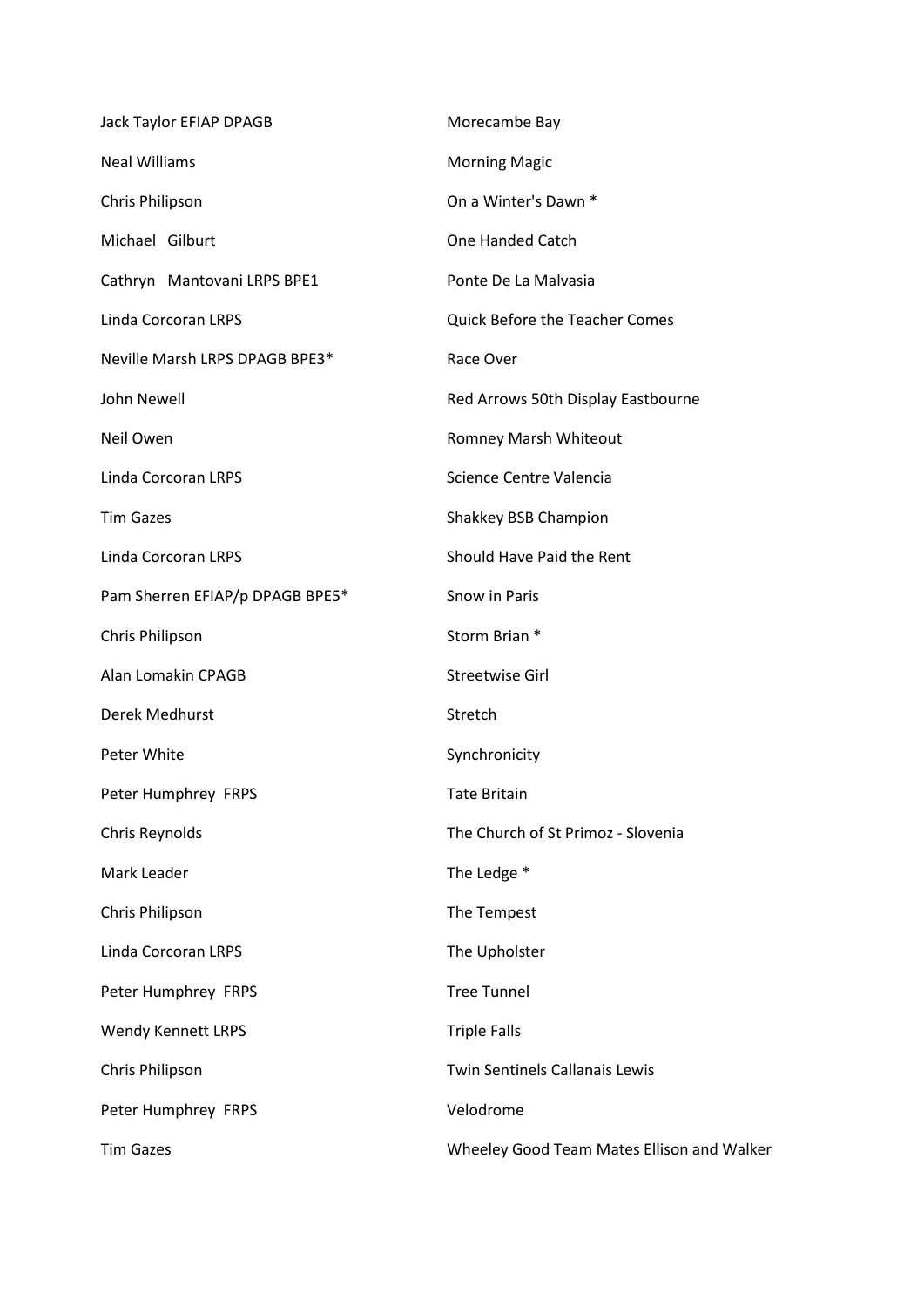## **CREATIVE SECTION**

## **AWARDED IMAGES:**

| PAGB GOLD MEDAL    | <b>Trevor Woods LRPS</b>        | Stop Go Back                 |
|--------------------|---------------------------------|------------------------------|
| <b>PAGB RIBBON</b> | Pam Sherren EFIAP/p DPAGB BPE5* | Are We There Yet             |
| <b>PAGB RIBBON</b> | Pam Sherren EFIAP/p DPAGB BPE5* | Summer Storm Approaching     |
| <b>MERIT AWARD</b> | Pam Sherren EFIAP/p DPAGB BPE5* | <b>Mystical Winter Woods</b> |
|                    | Philip L Hinton ARPS            | Maleficent                   |

| Pam Sherren EFIAP/p DPAGB BPE5* | 3D Gallery                 |
|---------------------------------|----------------------------|
| Sue Chapman ARPS CPAGB          | A Burst of Roses           |
| Pam Sherren EFIAP/p DPAGB BPE5* | Beach Huts in the Snow     |
| Sue Chapman ARPS CPAGB          | Dancing Wild Garlic        |
| Raymond Bridges LRPS ADPS BPE3* | Fear in the Forest         |
| Pam Sherren EFIAP/p DPAGB BPE5* | <b>Forest Perspective</b>  |
| <b>Bill Lateu</b>               | Graffiti Come To Life      |
| Raymond BridgesLRPS ADPS BPE3*  | Lady Chatterley Awaits     |
| Pam Sherren EFIAP/p DPAGB BPE5* | Lady in Lavender           |
| <b>Bill Lateu</b>               | <b>Woven Beauty</b>        |
| Marian Child                    | Evil Queen                 |
| <b>Marian Child</b>             | Little Reader              |
| Pam Sherren EFIAP/p DPAGB BPE5* | Mystical Winter Woods *    |
| Pam Sherren EFIAP/p DPAGB BPE5* | Are We There Yet *         |
| Philip L Hinton ARPS            | Maleficent *               |
| <b>Trevor Woods LRPS</b>        | Stop Go Back *             |
| Pam Sherren EFIAP/p DPAGB BPE5* | Summer Storm Approaching * |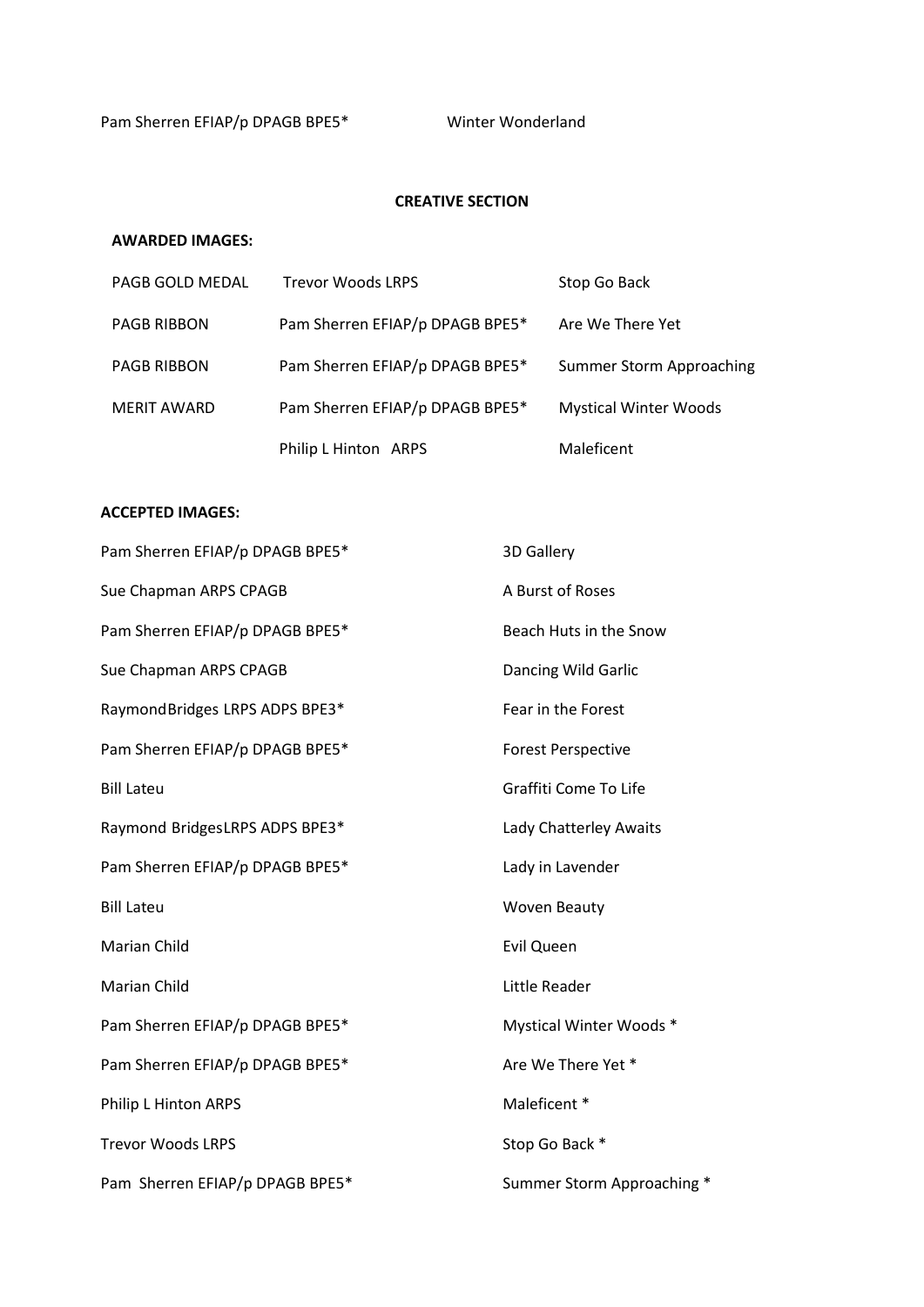#### **MONO PCITORIAL SECTION**

### **AWARDED IMAGES:**

| PAGB GOLD MEDAL    | Pam Sherren EFIAP/p DPAGB BPE5* | Trees in the Snow           |
|--------------------|---------------------------------|-----------------------------|
| <b>PAGB RIBBON</b> | Zuzana Valla                    | Sofia                       |
| <b>PAGB RIBBON</b> | <b>Tim Gazes</b>                | Some Guys Have All The Luck |
| <b>MERIT</b>       | <b>Tracy Hughes CPAGB LRPS</b>  | Dance Dance Dance           |
|                    | Peter Tulloch ARPS DPAGB EFIAP  | <b>Drifting Past</b>        |
|                    | Mark Leader                     | Speke's Mill Mouth          |
|                    | Linda Corcoran LRPS             | Wondering                   |

| <b>Steve Roberts</b>                    | <b>Artful Lighting</b>          |
|-----------------------------------------|---------------------------------|
| Paul Adams ARPS DPAGB FDPS              | Beauty                          |
| Marie-Laure Stone EFIAP/p BBPE5 DPAGB12 | <b>Burmese Old Man</b>          |
| <b>Tim Gazes</b>                        | <b>Commuters Bridge</b>         |
| <b>Tim Gazes</b>                        | Concentration                   |
| <b>Bill Lateu</b>                       | Crown Triple 8                  |
| Raymond Bridges LRPS ADPS BPE3*         | Curves, Softness and Light      |
| <b>Tracy Hughes CPAGB LRPS</b>          | Dance Dance Dance *             |
| <b>Tim Gazes</b>                        | Determination                   |
| Peter Tulloch ARPS DPAGB EFIAP 13       | Drifting Past *                 |
| <b>Steve Finch</b>                      | Dusk at Seasalter               |
| Pam Sheren EFIAP/p DPAGB BPE5*          | <b>Empty Chairs and Tabbles</b> |
| <b>Claire Gilbert</b>                   | <b>Escape to the Trees</b>      |
| <b>Neal Williams</b>                    | Fire and Ice                    |
| Linda Corcoran LRPS                     | Girl of The Train               |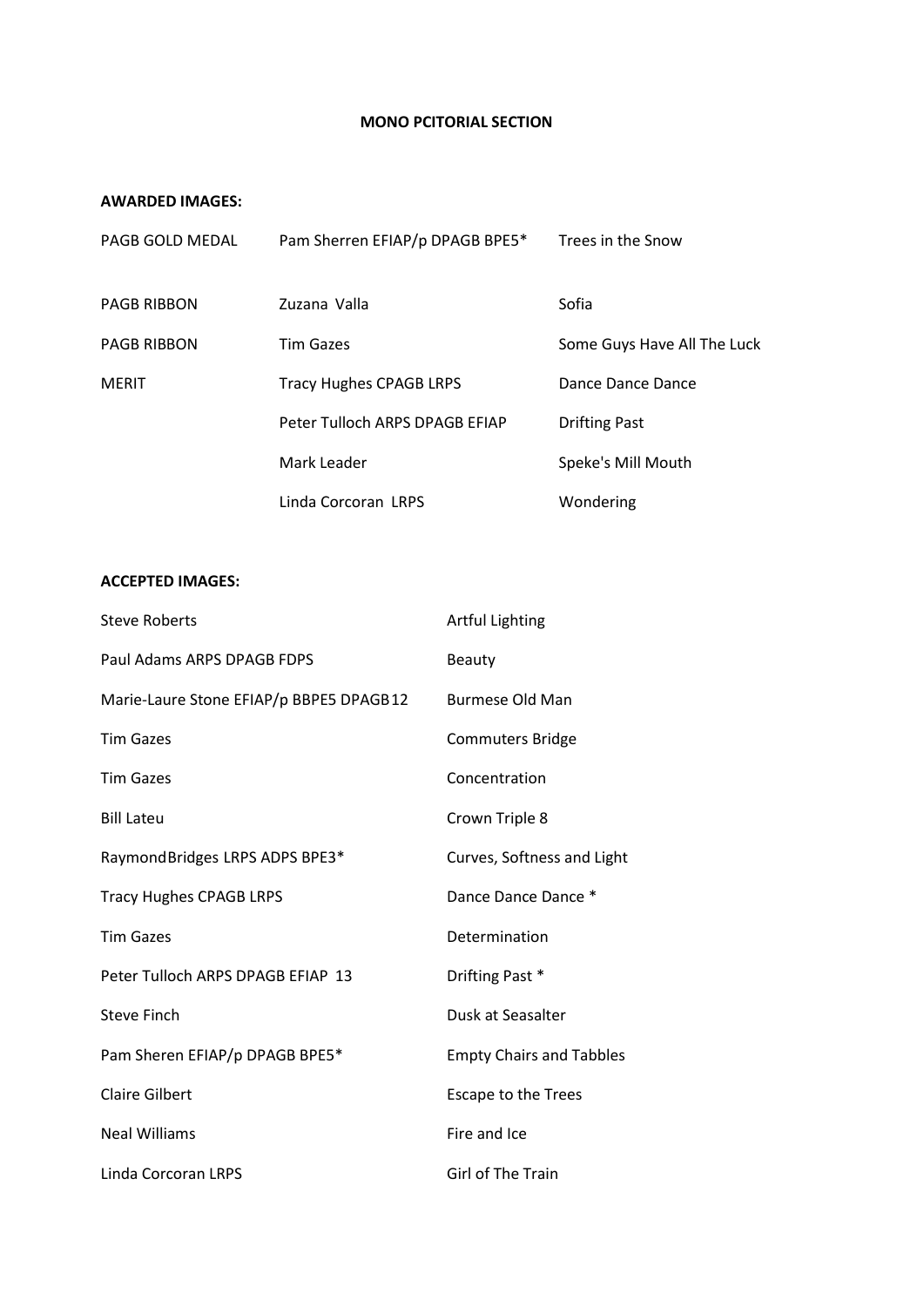| <b>Tim Gazes</b>                | Hanging Around For Fun                      |
|---------------------------------|---------------------------------------------|
| Jason Boswell                   | <b>Hastings Sea Dog</b>                     |
| Linda Corcoran LRPS             | Having A Fag                                |
| Pam Sherren EFIAP/p DPAGB BPE5* | In the Hallway                              |
| George Pearson DPAGB            | Japanese Symmetry                           |
| Mark Evans                      | London Bound                                |
| Mark Evans                      | Louis Khan Staircase                        |
| Zuzana Valla                    | Lovers                                      |
| Tony Sharp LRPS CPAGB           | <b>Mutual Respect</b>                       |
| Chris Philipson                 | Pass the Spanner Mate                       |
| <b>Tim Gazes</b>                | Please Can We Start Again                   |
| Zoe Garnham-Archer              | Portraits                                   |
| George Pearson DPAGB            | Post Kenna                                  |
| Darren Ryan                     | Rounds to the Sky                           |
| lan Stone DPAGB BPE2*           | Saucy! Supporting the War Effort            |
| George Pearson DPAGB            | Snow Clothered Landscape                    |
| Zuzana Valla                    | Sofia *                                     |
| <b>Tim Gazes</b>                | Some Guys Have All the Luck *               |
| Mark Leader                     | Speke's Mill Mouth *                        |
| <b>Richard Martin</b>           | Steps to the Chapter House, Wells Cathedral |
| Chris Philipson                 | <b>Storm Tide</b>                           |
| Tony Sharp LRPS CPAGB           | The Big Country                             |
| <b>Tim Gazes</b>                | The Bridge and The Girl                     |
| Pam Sherren EFIAP/p DPAGB BPE5* | Trees in the Snow *                         |
| <b>Linda Corcoran LRPS</b>      | Two Ladies Two Necklaces Two Worlds Apart   |
| <b>Neal Williams</b>            | <b>Windy Post Cross</b>                     |
| Paul Adams ARPS DPAGB FDPS      | Winter Dog Walker                           |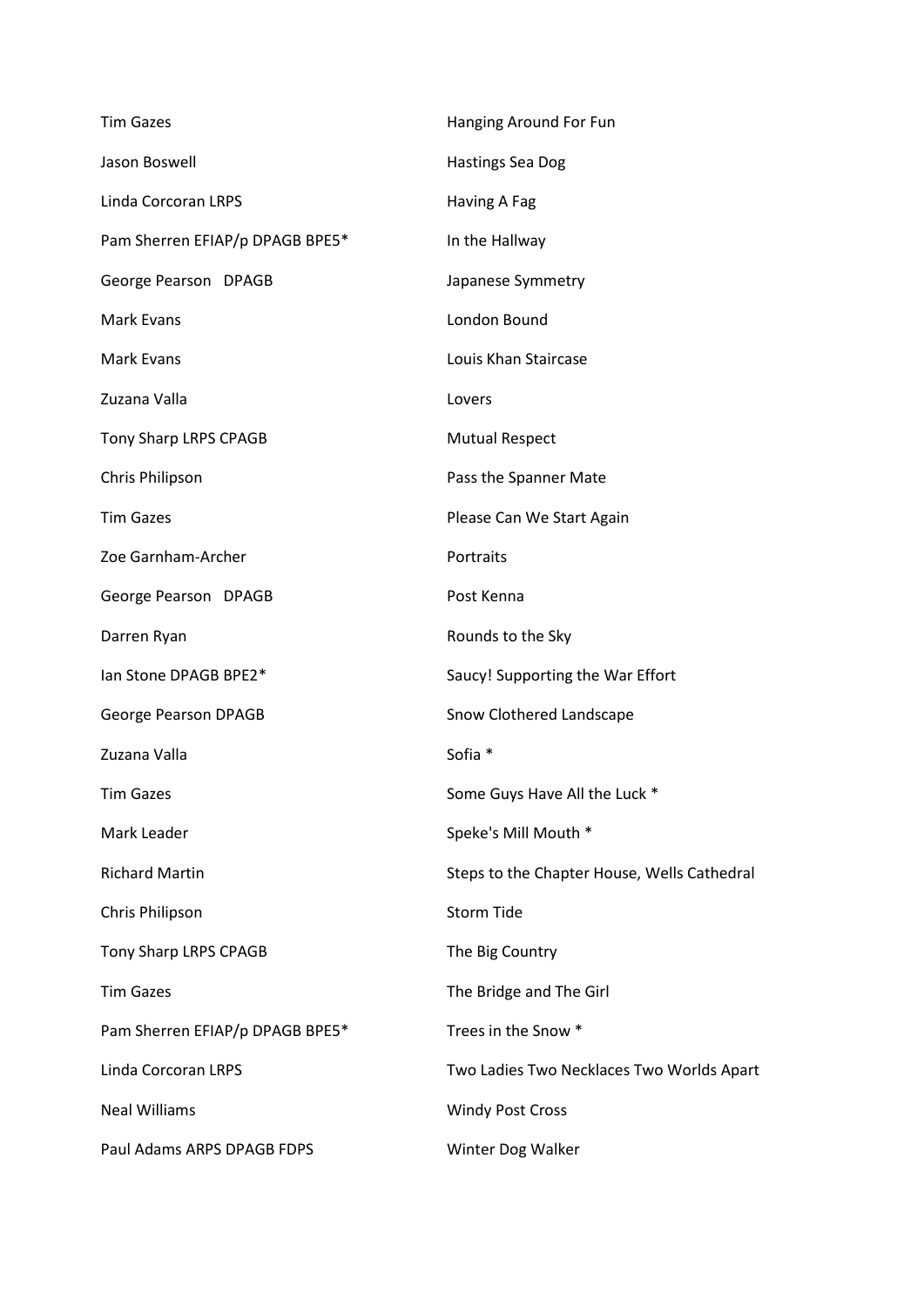| Gordon Chapman      | With All Mod Cons |
|---------------------|-------------------|
| Linda Corcoran LRPS | Wondering *       |

### **NATURE SECTION**

## **AWARDED IMAGES:**

| PAGB GOLD MEDAL    | Gary Carter CPAGB                           | White Morpho & Pupa (Morpho Polyphemus) |
|--------------------|---------------------------------------------|-----------------------------------------|
| PAGB RIBBON        | Czech Conroy CPAGB                          | Hummingbird Hawk Moth                   |
| <b>PAGB RIBBON</b> | <b>Czech Conroy CPAGB</b>                   | Little Bee-Eater*                       |
| <b>MERIT</b>       | lan Stone DPAGB BPE2*                       | <b>Elephant Dominance</b>               |
|                    | Bob Devine EFIAP/p MPSA Yellow Necked Mouse |                                         |

| Pam Sherren EFIAP/p DPAGB BPE5* | <b>Barn Owl Landing</b>                     |
|---------------------------------|---------------------------------------------|
| Phil Drury                      | <b>Blue Tit On Catkins</b>                  |
| lan Stone DPAGB BPE2*           | <b>Breaching Humpback Whale</b>             |
| Phil Drury                      | <b>Brown Bear With Cubs</b>                 |
| Bob Devine EFIAP/p MPSA         | Cheetah Has Got Fawn                        |
| Bob Devine EFIAP/p MPSA         | Cheetah Kills                               |
| Phil Hadley CPAGB BPE2*         | <b>Curlew on the Yorkshire Moors</b>        |
| Kyle Tallett ARPS CPAGB BPE1*   | Dragonfly Portrait                          |
| Bob Devine EFIAP/p MPSA         | <b>Elephant and Calf Love Masai</b>         |
| lan Stone DPAGB BPE2*           | Elephant Dominance *                        |
| lan Stone DPAGB BPE2*           | European Bee - Eater With Dragonfly         |
| Ken Butcher                     | European Garden Spider (Araneus Diadematus) |
| Michael Gilburt                 | Fern Fond and Fly                           |
| Phil Drury                      | <b>Great Created Grebe With Minnow</b>      |
| Bob Devine EFIAP/p MPSA         | <b>Great Grey Owl Hunting</b>               |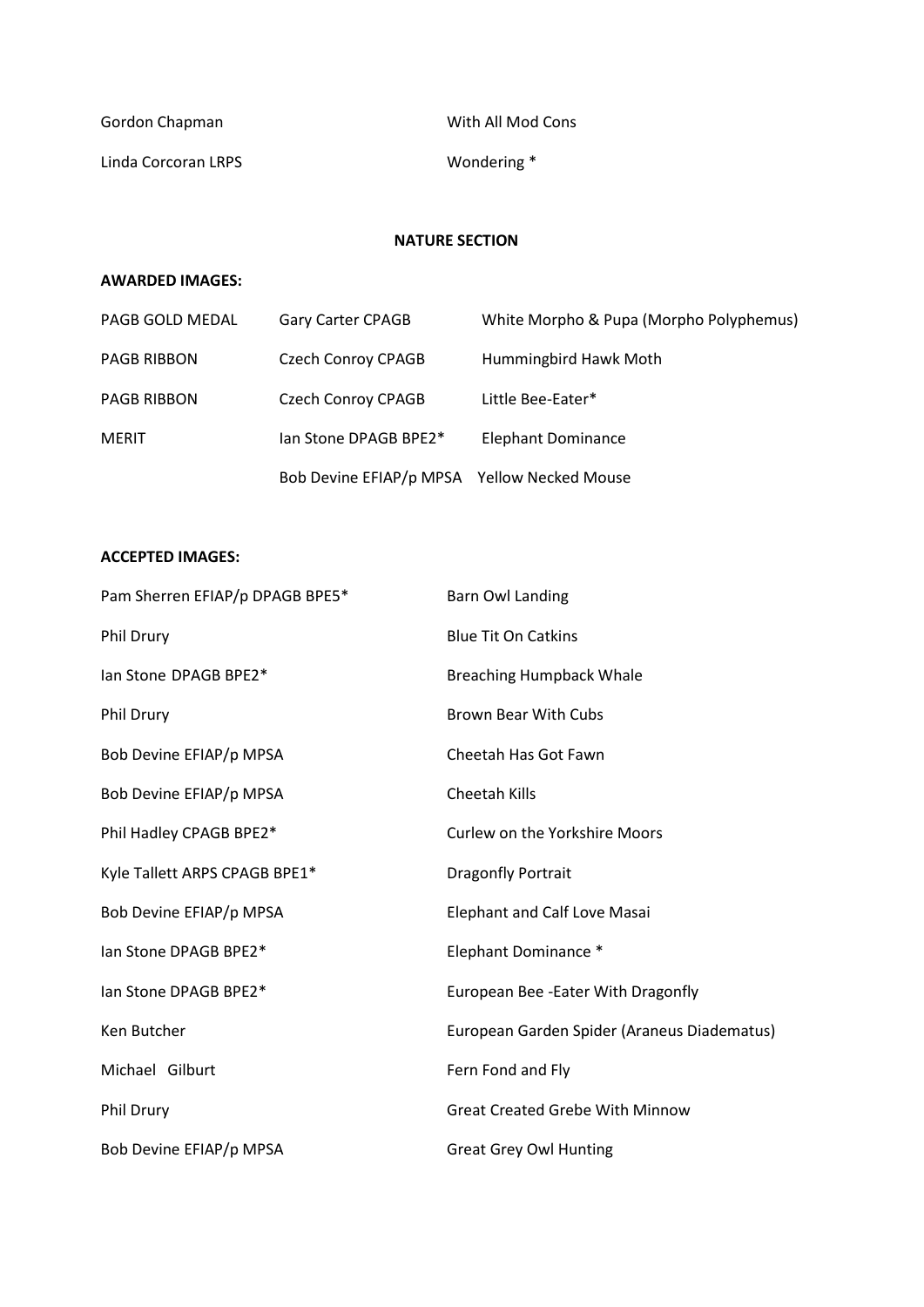| <b>Czech Conroy CPAGB</b>               | Hummingbird Hawk Moth *                           |
|-----------------------------------------|---------------------------------------------------|
| Phil Drury                              | Little bear Does Yoga                             |
| <b>Czech Conroy CPAGB</b>               | Little Bee-Eater *                                |
| Phil Drury                              | Male Hawfinch                                     |
| <b>Richard Martin</b>                   | Male Starling in Spring                           |
| Michael Gilburt                         | Marbled White                                     |
| Bob Devine EFIAP/p MPSA                 | <b>Mating Lions</b>                               |
| lan Stone DPAGB BPE2*                   | Night Heron Flipping the Fish                     |
| Marie-Laure Stone EFIAP/p BBPE5 DPAGB14 | One Lucky Bird                                    |
| Bob Devine EFIAP/p MPSA                 | Osprey Flies With Fish                            |
| lan Stone DPAGB BPE2*                   | Pure Aggro!                                       |
| <b>Czech Conroy CPAGB</b>               | Rose Sawfly Larvae                                |
| Peter Bott                              | Scaly-Feathered Finch                             |
| Peter Tulloch ARPS DPAGB EFIAP          | Sociable Weavers (Philetairus Socius)             |
| Peter Bott                              | <b>Swallowtail Bee-Eater</b>                      |
| Phil Drury                              | Swamp Bear of the Finnish Taiga                   |
| Marie-Laure Stone EFIAP/p BBPE5 DPAGB14 | Tawny Eagle Landing                               |
| Marie-Laure Stone EFIAP/p BBPE5 DPAGB14 | <b>Violent Clash</b>                              |
| Phil Hadley CPAGB BPE2*14               | Water Droplets on Common Wasp                     |
| Marie-Laure Stone EFIAP/p BBPE5 DPAGB   | Waterhole at Night                                |
| Gary Carter CPAGB                       | $\ast$<br>White Morpho & Pupa (Morpho Polyphemus) |
| Bob Devine EFIAP/p MPSA                 | Wild Dog Leaping                                  |
| lan Stone DPAGB BPE2*                   | Yawning Sow With Suckling Cubs                    |
| Bob Devine EFIAP/p MPSA                 | Yellow Necked Mouse *                             |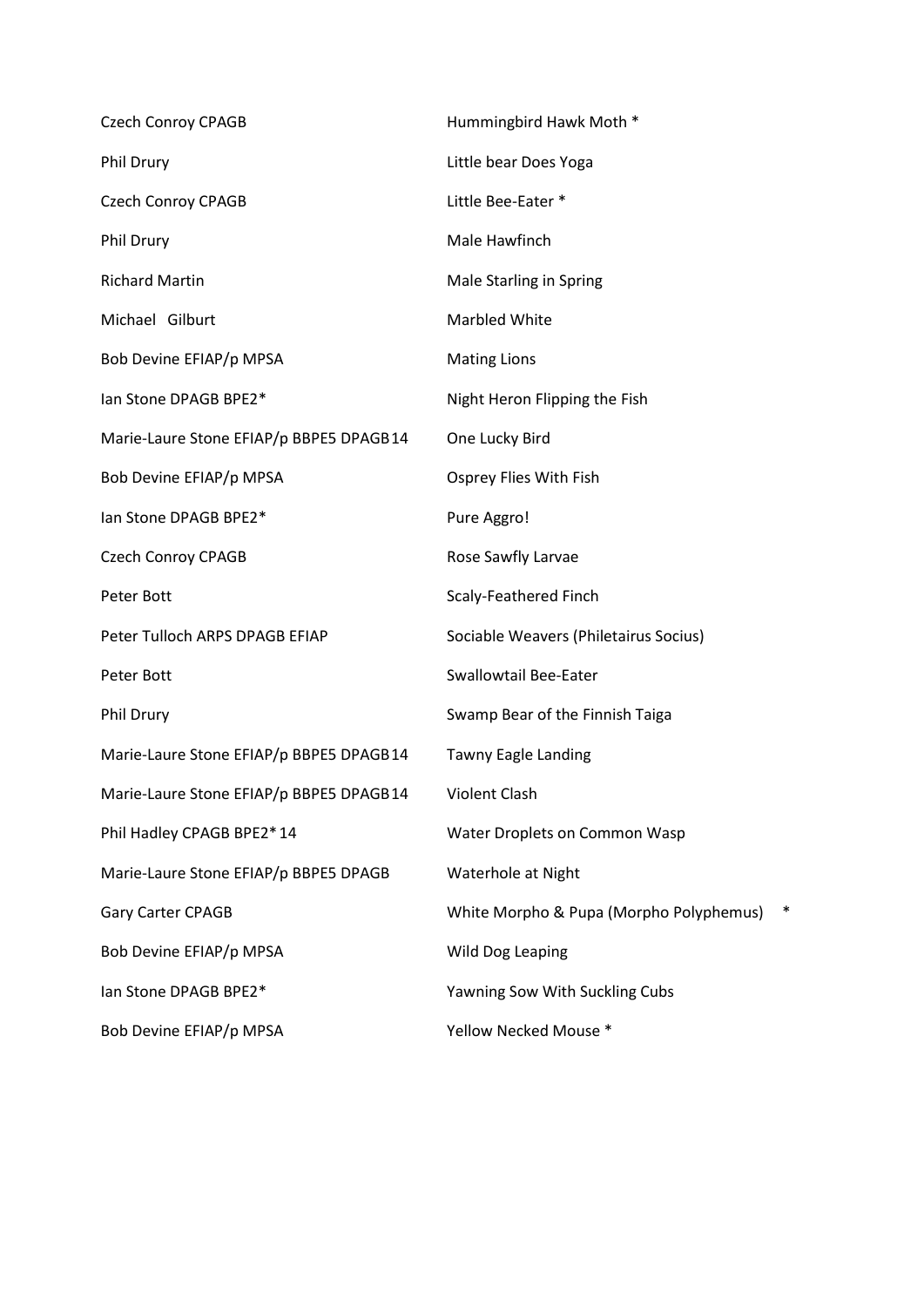#### **PORTRAITURE SECTION**

## **AWARDED IMAGES:**

| PAGB GOLD MEDAL    | Zuzana Valla                   | Love              |
|--------------------|--------------------------------|-------------------|
| <b>PAGB RIBBON</b> | Zuzana Valla                   | <b>Blue Eyes</b>  |
| <b>PAGB RIBBON</b> | Kyle Tallett ARPS CPAGB BPE1*  | Kelly             |
| <b>MERIT</b>       | George Pearson DPAGB           | A Life Lived Hard |
|                    | Pam Sheren EFIAP/p DPAGB BPE5* | Elegance          |
|                    | lan Stone DPAGB BPE2*          | Himba Family      |
|                    | Zuzana Valla                   | Spring            |

| <b>George Pearson DPAGB</b>           | A Life Lived Hard * |
|---------------------------------------|---------------------|
| <b>Bill Lateu</b>                     | A'isha              |
| Jack Taylor EFIAP DPAGB               | Alike               |
| Marie-Laure Stone EFIAP/p BBPE5 DPAGB | Aviator             |
| Zuzana Valla                          | Blue Eyes *         |
| <b>Tracy Hughes CPAGB LRPS</b>        | Blue Eyes & Tattoos |
| Philip L Hinton ARPS                  | Chloe               |
| Zuzana Valla                          | Dream               |
| Pam Sheren EFIAP/p DPAGB BPE5*        | Elegance*           |
| Denys Clarke                          | Happy Muddy Prop    |
| lan Stone DPAGB BPE2*                 | Himba Family *      |
| Zoe Garnham-Archer                    | Intense             |
| Kyle Tallett ARPS CPAGB BPE1*         | Kelly *             |
| lan Stone DPAGB BPE2*                 | <b>Kyryg Nomad</b>  |
| Alan Lomakin CPAGB                    | Leah                |
| Zuzana Valla                          | Love *              |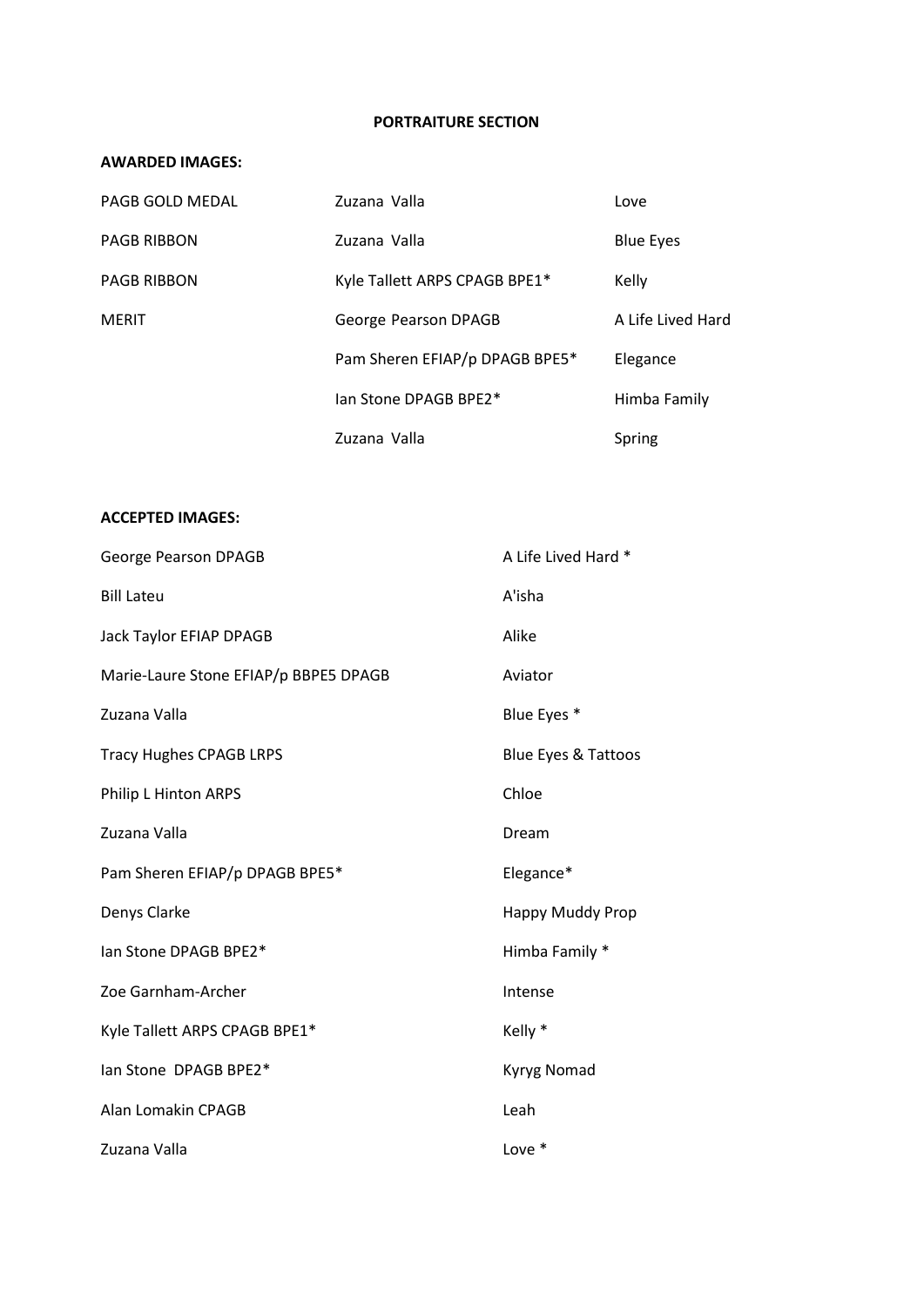| Marie-Laure Stone EFIAP/p BBPE5 DPAGB | Padaung Grandmother, Myanmar |
|---------------------------------------|------------------------------|
| Sue Chapman ARPS CPAGB                | Pensive                      |
| Marie-Laure Stone EFIAP/p BBPE5 DPAGB | Reflecting on the Past       |
| George Pearson DPAGB                  | Serious Young Musician       |
| <b>Neal Williams</b>                  | Snow Kissed                  |
| Kyle Tallett ARPS CPAGB BPE1*         | Sofia                        |
| Zuzana Valla                          | Spring*                      |
| Michelle Hill                         | The Girl Behind The Hoodie   |
| Simon Newlyn                          | The Two of Us                |
| Sheila Wood                           | Woody                        |

## **RECORD SECTION**

#### **AWARDED IMAGES:**

| PAGB GOLD MEDAL    | lan Stone DPAGB BPF2*                                                  |
|--------------------|------------------------------------------------------------------------|
|                    | St Michael Overcoming Satan" By John Flaxman, Petworth House           |
| <b>PAGB RIBBON</b> | Raymond Bridges LRPS ADPS BPE3*                                        |
|                    | Detail Of the Tomb of Edward Parry, Archdeacon of Canterbury Cahtedral |
| <b>PAGB RIBBON</b> | Paul Adams, ARPS DPAGB FDPS                                            |
|                    | Detail Bronze Releif, The Meeting Place, St Pancras                    |
| <b>MERIT</b>       | Michael Gilburt Bishop Yeatman Biggs                                   |

| Michael Gilburt                     | Bishop Yeatman Biggs*                                                                   |
|-------------------------------------|-----------------------------------------------------------------------------------------|
| Paul Adams, ARPS DPAGB FDPS         | Detail Bronze Releif, The Meeting Place, St Pancras *                                   |
| Raymond Bridges LRPS ADPS BPE3*     | Detail Of the Tomb of Edward Parry, Archdeacon of<br>Canterbury Cahtedral (1870-1889) * |
| lan Stone DPAGB BPE2*               | St Michael Overcoming Satan" By John Flaxman, Petworth                                  |
| Images marked * also on awards list |                                                                                         |